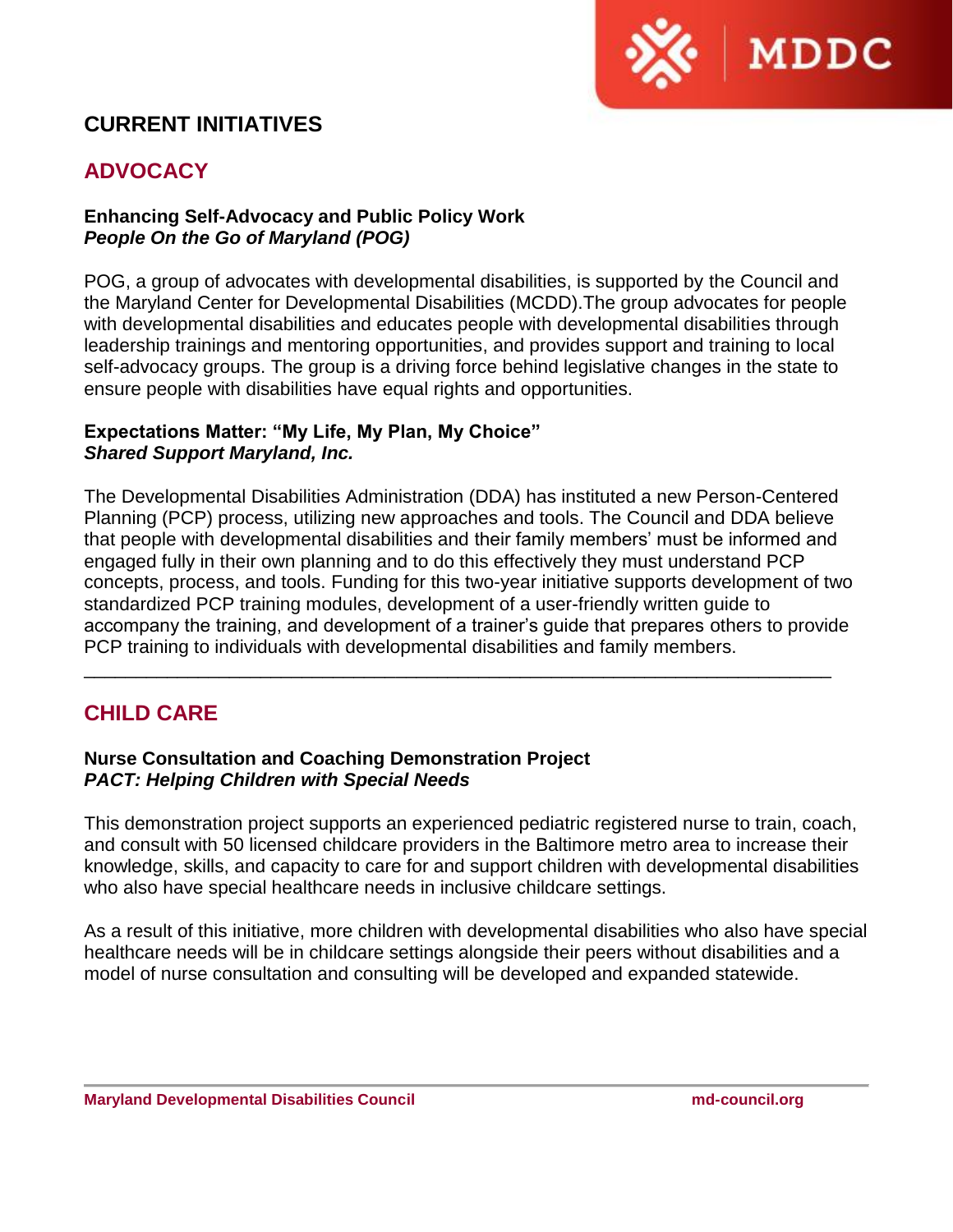

# **Roots of Inclusion: Building Capacity through Leadership Development** *Abilities Network/Project ACT*

This project funds development of a three module training series designed to support directors, owners, and other leaders in the child care community in designing, implementing, and sustaining inclusive early childhood programs in Baltimore, Cecil, and Harford Counties. The training series will meet the Maryland State Department of Education's Office of Child Care's Core of Knowledge (COK) hourly training requirements. Final versions will be shared with the Maryland Child Care Resource Network (MCCRN) to become part of the training catalog available to the Child Care Resource Centers (CCRCs) and will be available statewide.

\_\_\_\_\_\_\_\_\_\_\_\_\_\_\_\_\_\_\_\_\_\_\_\_\_\_\_\_\_\_\_\_\_\_\_\_\_\_\_\_\_\_\_\_\_\_\_\_\_\_\_\_\_\_\_\_\_\_\_\_\_\_\_\_\_\_\_\_\_\_\_\_

# **COMMUNITY SUPPORTS**

# **Engagement and Comfort during the COVID-19 Pandemic** *The Arc Maryland*

This time-limited demonstration project provides funds to community-based provider organizations statewide to implement projects that fill gaps in services, for people with developmental disabilities and their families, due to COVID-19. As a result, more organizations will identify effective strategies to ensure people with developmental disabilities and their families continue to remain engaged during this required period of social distancing and isolation, remain as calm as possible, and alleviate anxiety.

# **Assistive Technology Supports for Students** *The Parents' Place of Maryland*

The COVID-19 pandemic closed schools and students are engaged in virtual learning. In partnership with the Division of Early Intervention and Special Education Services (DEI/SES) at the Maryland State Department of Education (MSDE), this time-limited demonstration project will identify strategies to support the assistive technology needs of students with developmental disabilities and their families, including the purchase of assistive technology devices, to help students learn and succeed at home.

# **Coronavirus Public Awareness Campaign** *The Arc Maryland*

The Arc Maryland, in partnership with the Maryland Association of Community Services and People on the Go of Maryland, will create a public relations campaign to broaden public awareness of the needs of people with developmental disabilities, their Direct Support Professional Caregivers, and families during the COVID-19 pandemic. The campaign will also address expected budget cuts at the state and local level that could place community services for people with developmental disabilities in jeopardy.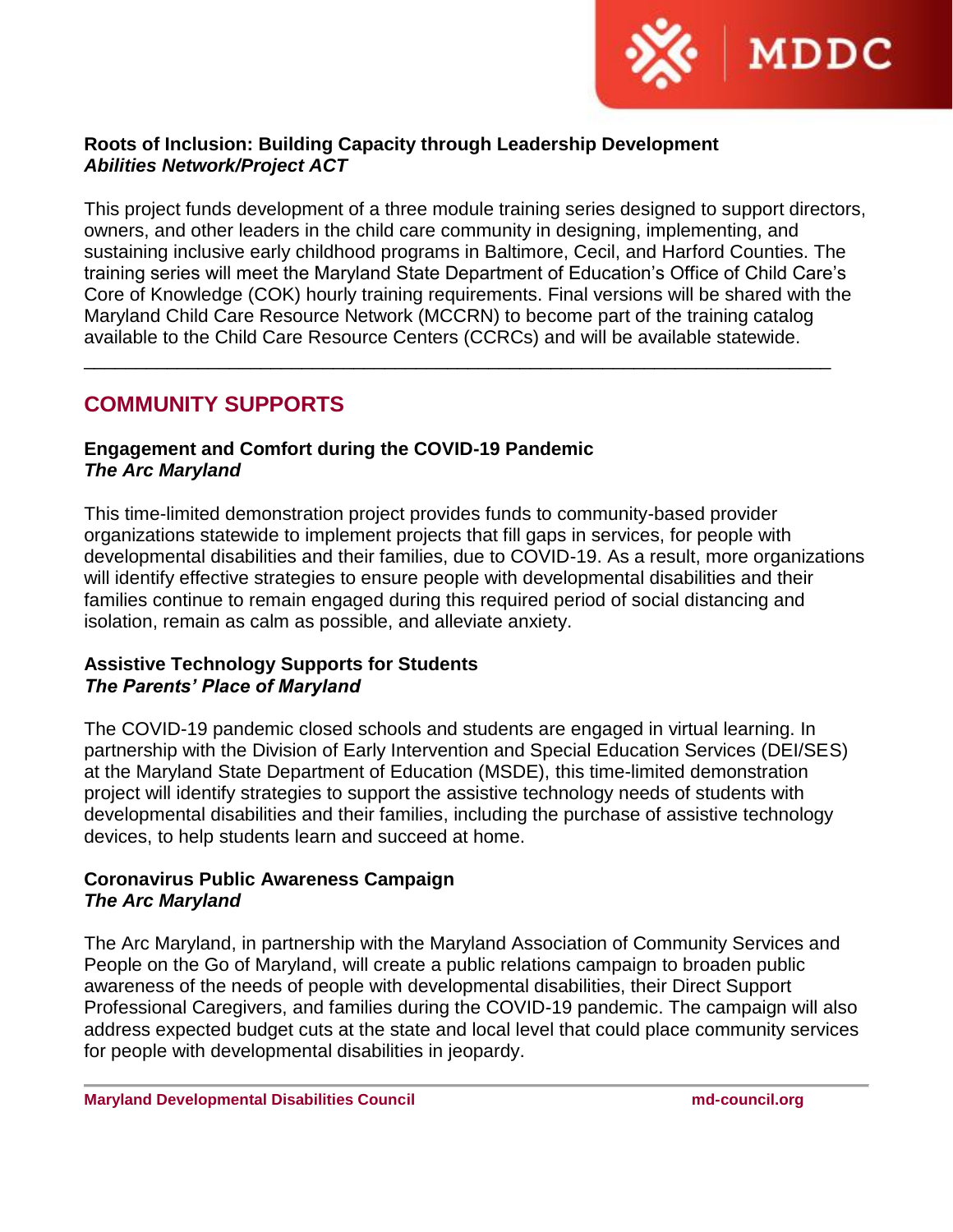

# **Leading Forward: Training Self-Advocate Educators for First Responders Program** *Loyola University of Maryland*

This projects funds stipends for individuals with developmental disabilities for the Leading Forward: Training Self-Advocate Educators for First Responders Program, administered by the Maryland Department of Disabilities and implemented by Loyola University of Maryland. The program prepares and supports individuals with developmental disabilities to serve in training roles to educate law enforcement and other first responders on how to effectively interact with people with ID/DD. This approach utilizes individuals with developmental disabilities to increase understanding of the ID/DD population, reducing stigma to ensure safety and facilitating community integration.

# **Technical Assistance Hub for Postsecondary Education Opportunities** *Center for Transition and Career Innovation, University of Maryland – College Park*

This project funds a statewide Hub for Postsecondary Education Opportunities. The Hub will connect, support, and train colleges and universities to develop or improve inclusive higher education programs; coordinate with other colleges and universities; and support expansion of inclusive, dual enrollment programs for students with disabilities age 18-21. As a result, more people with intellectual and developmental disabilities will have access to high quality, inclusive higher education options across Maryland improving employment opportunities and increasing overall quality of life.

# **EMPLOYMENT**

# **Transforming and Improving Practices through Customized Technical Assistance (TIP grants)**

\_\_\_\_\_\_\_\_\_\_\_\_\_\_\_\_\_\_\_\_\_\_\_\_\_\_\_\_\_\_\_\_\_\_\_\_\_\_\_\_\_\_\_\_\_\_\_\_\_\_\_\_\_\_\_\_\_\_\_\_\_\_\_\_\_\_\_\_\_\_\_\_

# *Service Providers throughout Maryland*

TIP grants provide funding to improve employment outcomes of people with developmental disabilities by funding customized technical assistance for community service providers licensed by the Developmental Disabilities Administration. The grants allow providers to improve the way services are provided, building their capacity so that more people with developmental disabilities are supported to obtain and keep the meaningful work they want in their communities and to have meaningful days when not working. The Council has funded four rounds of TIP grants for a total of 41 organizations.

Currently funded organizations include: Chesapeake Center, Chesterwye Center, CHI Center, Harford Center, St. Peter's Adult Learning Center, Scott Key Center, and Star Community.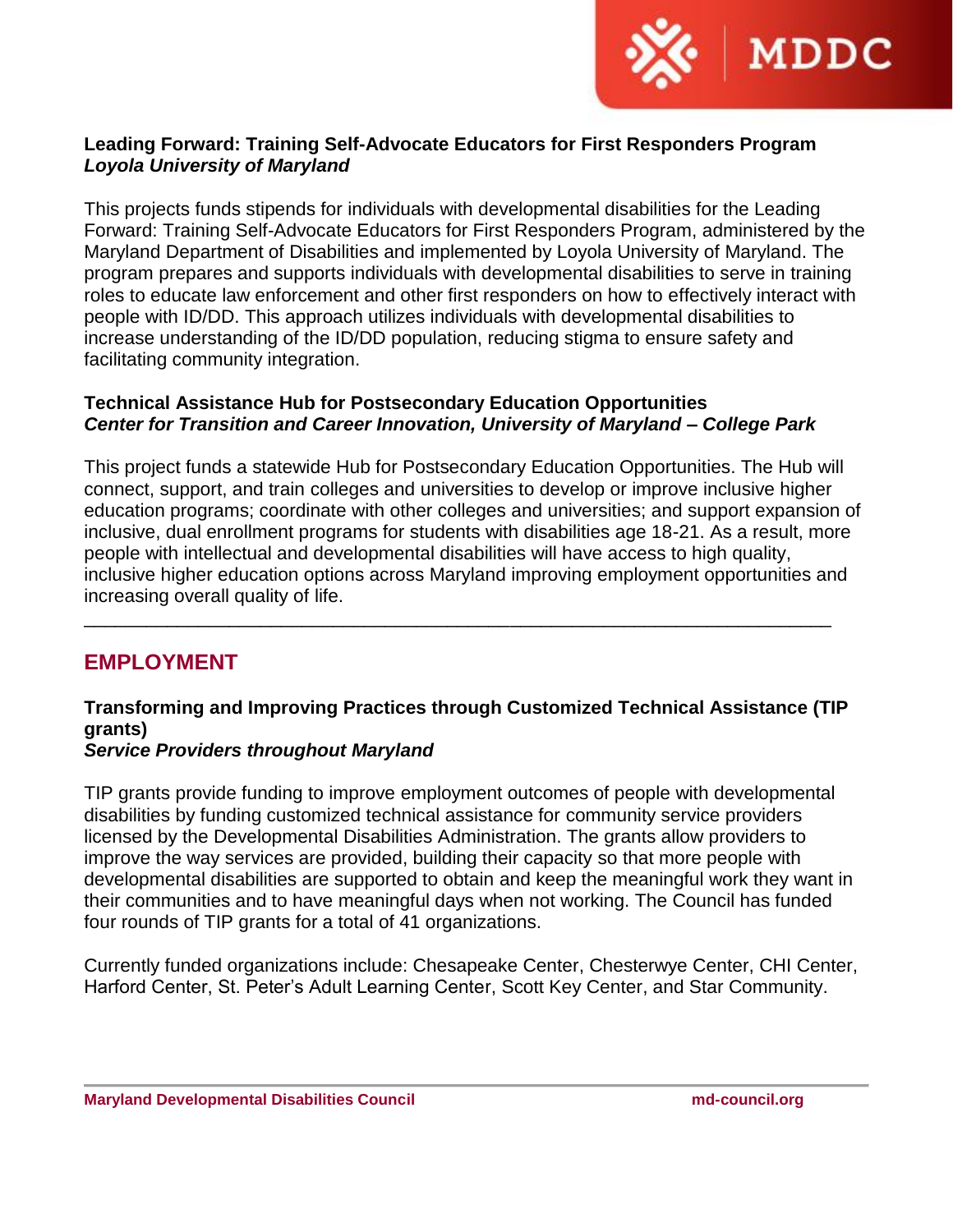

## **Eastern Shore Provider Transformation Community of Practice United Needs and Abilities, Inc.**

This project funds a subject matter expert to provide technical assistance to the Eastern Shore Provider Transformation Community of Practice (CoP), a group of 12 community service providers supporting people with developmental disabilities in all 9 counties on the Shore. Technical assistance will help provider leadership address barriers to transportation, recruitment and retention of direct support professionals, and improve and enhance stakeholder buy-in and support. The providers will improve the success of Employment First initiatives, share their efforts, and receive mutual support, through a learning community. As a result, more people with developmental disabilities will be supported to get and keep the meaningful work they want in their communities, and have meaningful days when they are not working.

#### **Employment Publication: What Matters**  *In-house initiative*

What Matters tells the stories of nine people with developmental disabilities who work and have meaningful days in their communities. Their stories illustrate the success that is possible when the right planning, support, and expectations are in place.

\_\_\_\_\_\_\_\_\_\_\_\_\_\_\_\_\_\_\_\_\_\_\_\_\_\_\_\_\_\_\_\_\_\_\_\_\_\_\_\_\_\_\_\_\_\_\_\_\_\_\_\_\_\_\_\_\_\_\_\_\_\_\_\_\_\_\_\_\_\_\_

# **LEADERSHIP DEVELOPMENT**

# **Partners in Policymaking®** *The Arc Maryland*

Through a series of nine sessions and related hands-on activities, The Partners in Policymaking® program (Partners) trains individuals with developmental disabilities and family members to become effective advocates for long-term change. The Council is working closely with The Arc Maryland to conduct Partners, the most prominent leadership development program for individuals with disabilities and their families in the country.

# **Serving on Groups That Make Decisions: A Guide for Families** *The Parents' Place of Maryland*

Serving on Groups that make Decisions: A Guide for Families, is a tool to help build leadership skills in families and other individuals who are interested in, or are currently serving on decision - making groups. This project funds leadership training to Special Education Citizens Advisory Committees (SECACs) and Local Interagency Coordinating Councils (LICCs) in Maryland. These advisory groups play a crucial role in advising local school systems, and improving outcomes for children with disabilities.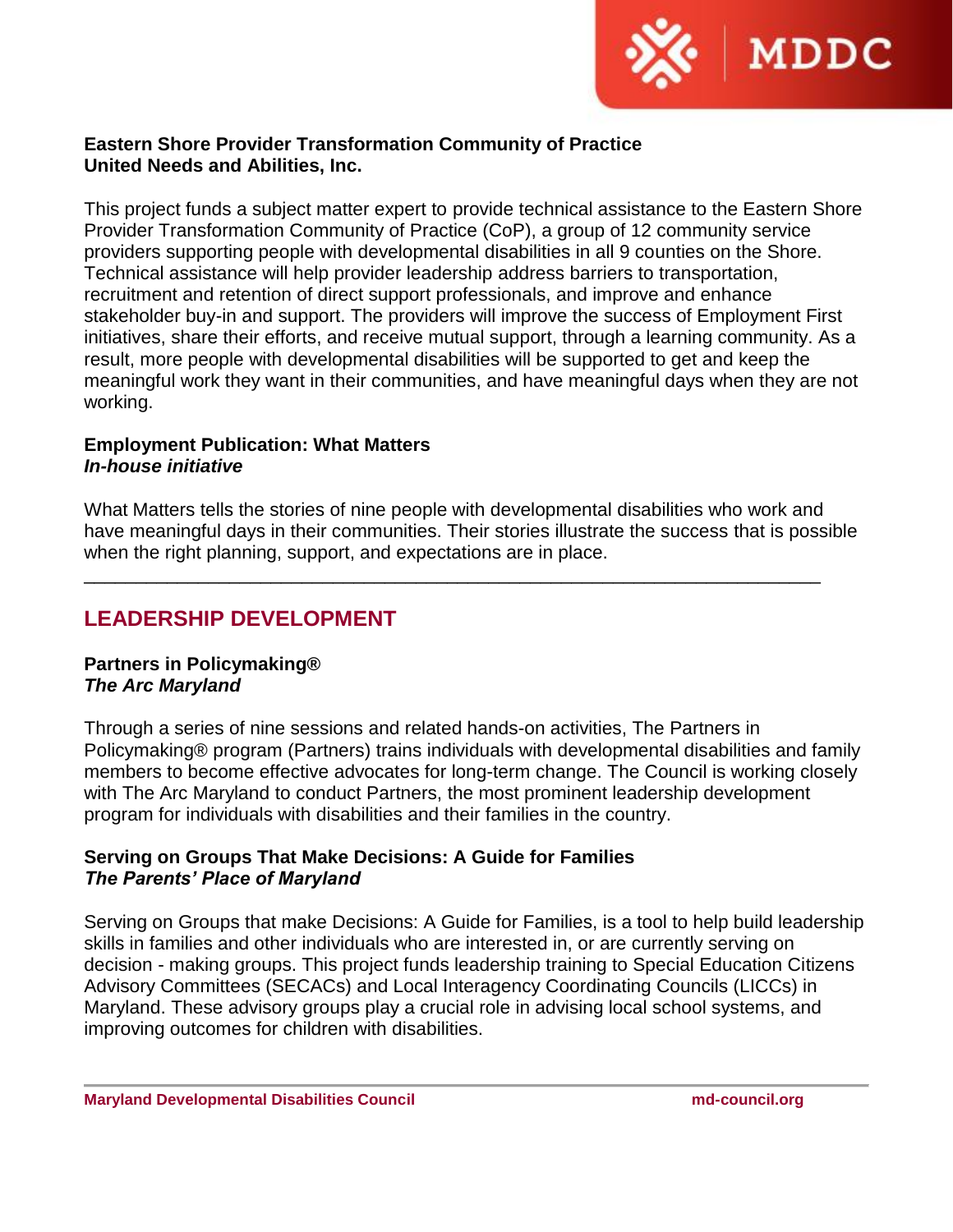

# **LEADers Hybrid for Western Maryland and the Eastern Shore** *The Parents' Place of Maryland*

This project funds the development and implementation of hybrid leadership training in Western Maryland for parents of children with developmental disabilities. It also includes follow-up activities with LEADers on the Eastern Shore to ensure ongoing engagement in advocacy and leadership, specifically targeting parents of children with developmental disabilities in Spanish-speaking and Haitian communities.

\_\_\_\_\_\_\_\_\_\_\_\_\_\_\_\_\_\_\_\_\_\_\_\_\_\_\_\_\_\_\_\_\_\_\_\_\_\_\_\_\_\_\_\_\_\_\_\_\_\_\_\_\_\_\_\_\_\_\_\_\_\_\_\_\_\_\_\_\_\_\_\_\_

# **INFORMATION AND RESOURCES**

#### **Raising Expectations** *In-house initiative*

The purpose of this initiative is to identify challenges and create strategic messaging to increase the expectations of people with developmental disabilities. Using the think tank conclusions, the Council worked with a designer/communications professional to develop and implement a campaign to raise awareness of how expectations of people with developmental disabilities matter.

# **Planning Now** *In-house initiative*

The Planning Now guide is a comprehensive, easy to use futures and estate planning guide for families of children and adults with developmental disabilities. Future and estates planning includes envisioning a desired future for your child. Topics covered include financial and healthcare benefits, wills, trusts, tax considerations, financial planning, and others. This publication is available in English and Spanish on our website. Limited hard copies are also available in English.

# **Developmental Disabilities Administration Informational Sheets** *In-house initiative*

These four informational sheets provide easy-to-understand explanations of key aspects of the Developmental Disabilities Administration's (DDA) service system. These documents are available in English and Spanish on our website. Hard copies are also available in English and Spanish.